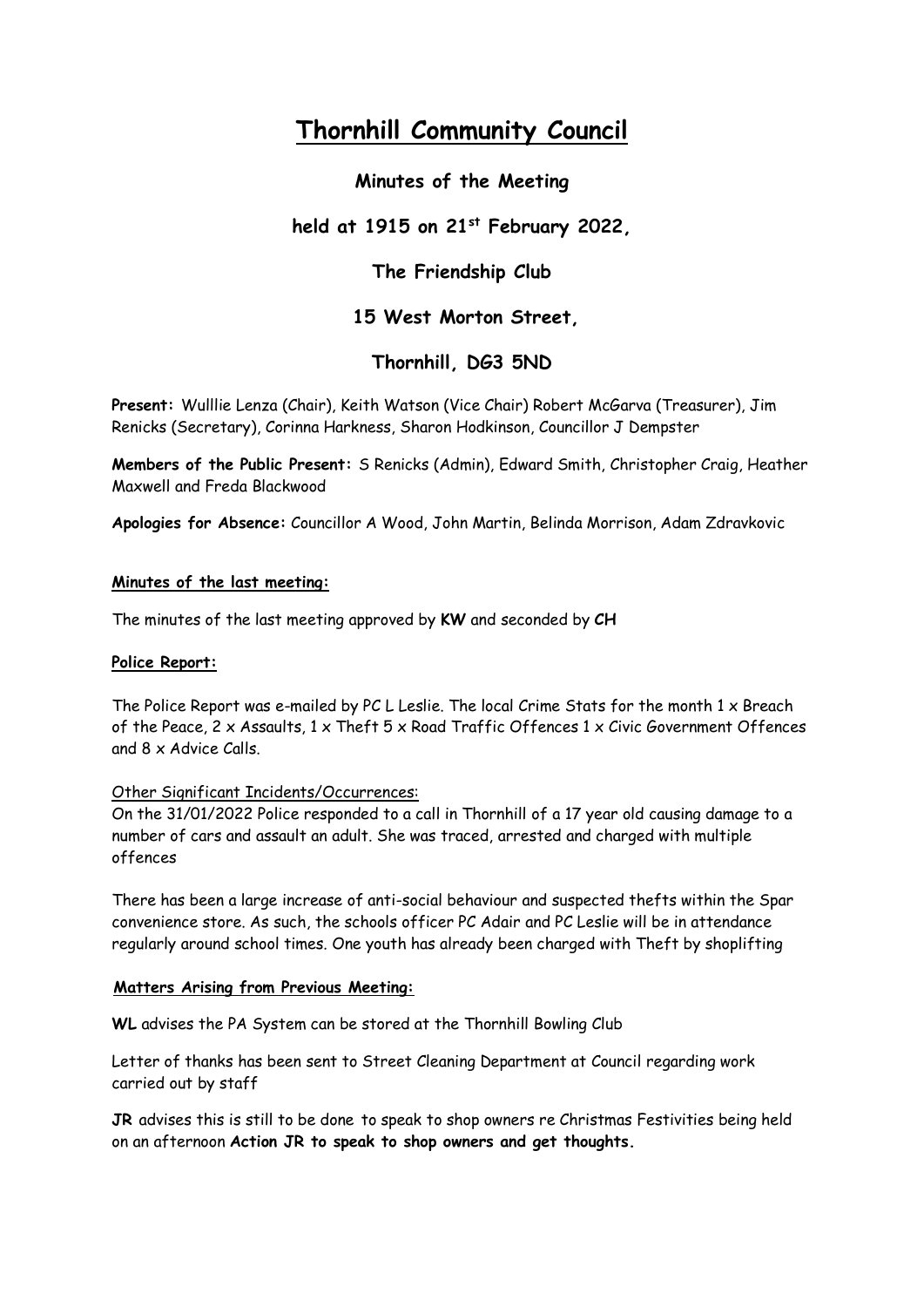**ES** has been given update from L Cochrane re East Morton Street. Wallace Hall Parent Council have received a response from Kieron McCrudden Speed Bumps to be replaced though due to a change in staff the procurement of same has been delayed. The Yellow Lines (Double & Single will be replaced once the speed bumps are in place. The No Waiting sign opposite the Bowling Club is to be ordered and replaced. The trees covering the 20mph signs have been trimmed back.

With regards to the flashing 20mph signs a decision has been made that due to the ongoing costs of the signs after being installed being the responsibility of the group installing the Wallace Hall Parent Council are not in a position at this time to be able to meet these ongoing costs long term. It is felt that having the 20mph painted signs on the road may suffice the one on Station Road requires to be repainted. A request is being made for a further one on the entrance to East Morton Street from Drumlanrig Street.

**Councillor Dempster** contacted Amey re installation of flashing speed signs on A76 a confirmation of the email has been received and that it has been passed to the Strategic Road Safety Team.

Podiatry Department DGRI has been contacted re Clinic at Health Centre closing a reply was received back that it was a permanent closure and residents can access clinics at Sanquhar and Mountainhall. A further request has been sent asking the reason of the closure has been ignored on 2 occasions. **Action: Councillor J Dempster to follow this up** 

David Smith OST has been advised that all members would like to visit and tour OST awaiting a date from them

### **Treasurers Report:**

The Treasurer (**RM)** provided a review of the Accounts, as they are now:

| Current Account balance | £7,383,57   |
|-------------------------|-------------|
| Investment Account:     | £3,531.36   |
| Legacy Account:         | £185,292.43 |

**RM** advises that all expenses for the Christmas Festivities Night have been paid. He has received a further letter regarding the 2nd signatory on the bank account himself and **WL** have completed the forms again and will be submitted again

#### **Wind Farm Report:**

**JR** advises there is a meeting on 22<sup>nd</sup> February with regards to TwentyShilling, regarding the control of the funds, the majority of the groups wish to be in control via the local Trust

#### **Planning Applications:**

Weekly Planning Applications lists checked as they came into the E-Mail nothing of significance relating to the village.

#### **Correspondence:**

**Christopher Craig** (Thornhill Improvement Group) was present advised that he had written to DGHP, NHS and Buccleuch Estates regarding the access road that is presently planned for the proposed development at rear of Health Centre.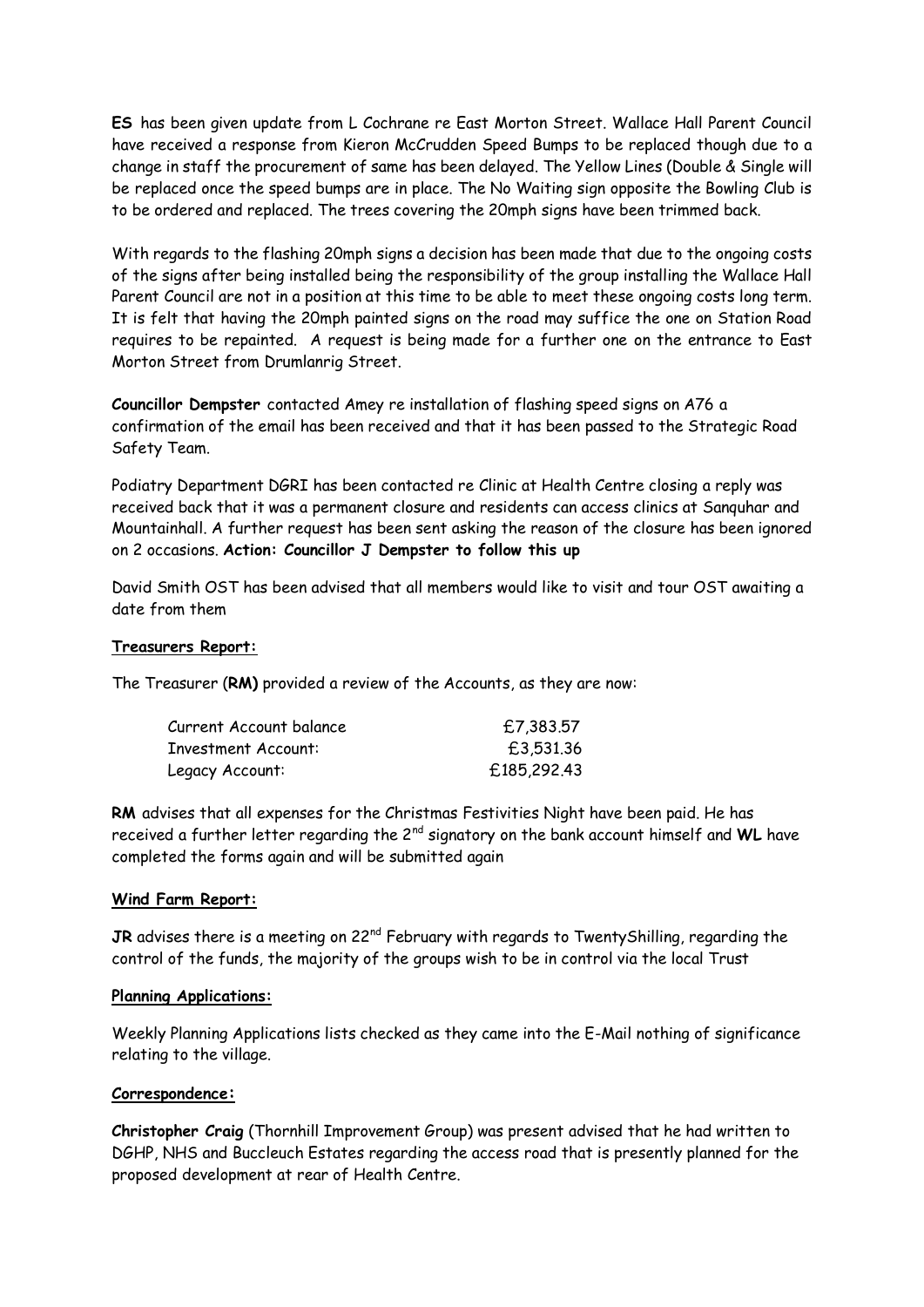The proposed route is of Hospital Brae which will result in several trees having to be felled to make way for the road and the loss of the section of the Core Path. He feels there is an alternative route into the development at the south end of the Health Centre ground this route in his opinion would have less environmental impact. He advised that he has been informed by the Health Board that they would be willing to negotiate with DGHP regarding the land he has identified.

**Mr Craig** was hoping that by bringing this to the Community Council rather than the informal Thornhill Improvement Group they would back his alternative route and a give a letter of support.

**JR** advises that he had spoken with the development officer from DGHP for the Planned Development who has advised that the route into the development is being reviewed. He also advised that he had spoken with Buccleuch Woodlands who have carried out a survey in the past few years of the woodland they advised there is 7-8 trees within the woodland that will require to come down anyway due to Health & Safety reasons.

**Councillor J Dempster** at the time of the planning application the decision for giving the planning permission was Social Housing v lose of some woodlands. The loss of woodlands was opted for due to the demand for housing in Thornhill.

A vigorous discussion/debate regarding the loss of woodlands against the gain of much needed housing continued for some time. It was decided that Community Councillors required to discuss this matter further. **Mr Craig** left the meeting at this point.

A letter of complaint was received from Mrs A Cottle regarding Facebook Thornhill Community (DUMFRIESSHIRE) Group regarding persons being removed from the group and being refused back on. A reply was sent to Mrs Cottle advising her of the reasons for removing persons who do not stay in the specified area.

Community Council members acknowledged that the group had evolved from what it originally was intended to be a link between the Community Council and the residents of the Community Council Area.

There had been an attempt to try and return the membership to persons residing in the Mid & Upper Nithsdale Area resulting in persons being removed. Which resulted in the letter of complaint.

It was agreed by all members that since Covid and the loss of the Thornhill Whats Going on Group there has been an increase in membership from outwith the area. It is felt that the group is needed and should remain however Thornhill Community Council will no longer be admin of the group and a request will be made for administrators.

A new Group will be created for residents of the Community Council area only and be used as was the original intention when it was set up.

#### **Queens Platinum Jubilee**

Very poor response to the Facebook Post with only 6 replies all suggesting much the same a street party or celebration party. Discussion as to what to have and when by all present. **CH** will speak to Gala Committee to see if they would be willing to help with planning. **Action CH to ask Gala Committee if they will assist with an event to mark the Jubilee**